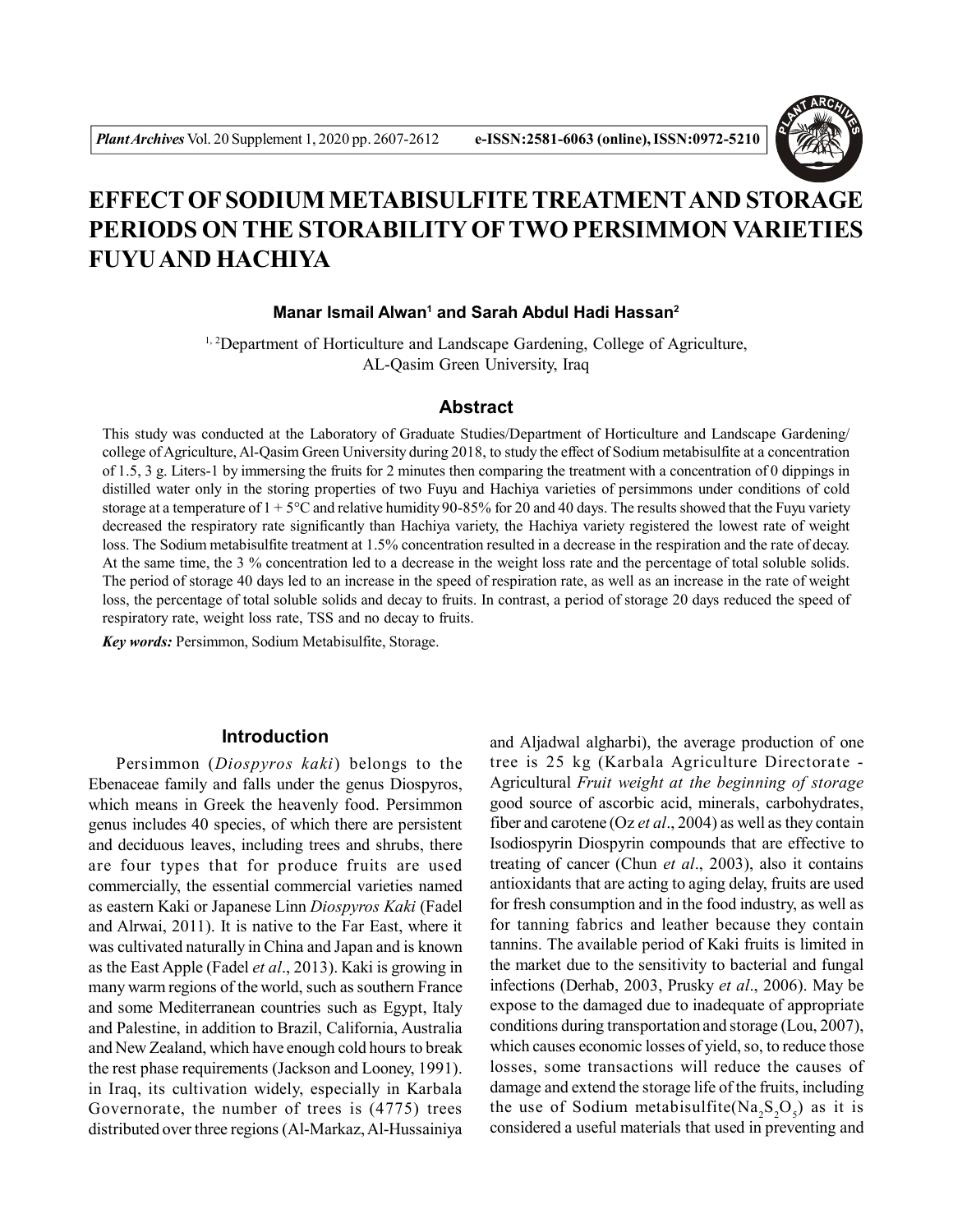reducing fungal infection (Vota and Harvey, 1978). Sodium metabisulfite is a chemical compound that represents one of the forms of sulfur as a white crystalline powder that is not fixed and soluble in water due to the length of bond between the two sulfur atoms, it is considered a preservative that is used as an antioxidant within the food additives as preferred being of sterile materials and antiseptic (Winkler, 1974). Valero *et al*., (1992) pointed out that Sodium metabisulfite is an inhibitor of the enzyme production Polyphenol Oxidase. Al-Anbaki, (2002) mentioned that the treatment of grapes, confectionery cultivar with potassium metabisulfite, with different concentrations led to a decrease in the percentage of weight loss rates during the two seasons of study. High concentrations of sulfite decrease in the percentage of fungal infections to 0.38% while in the comparison treatment, it reached 10.89% at the same time, it caused a significant increase of the percentage of physiological disorders, which amounted to 5.91%. Koley *et al*., (2009) found that the use of 250ppm of potassium metabisulfite for rambutan fruit had preserved the quality of taste and color for 21 days. Breksa *et al*., (2010) found that the treatment of grapes with  ${SO_2}$  reduced the brown enzymatic reactions and anaerobic by reserving sticky compounds that containing an active carbonyl group (Millard-non-enzymatic reaction) as well as inhibition of the enzyme Polyphenol Oxidase that causes enzymatic browning. Durrant *et al*., (2010) obtained an increase in the total titratable acidity percentage after storage termination in both apples and pears treated with Sodium metabisulfite concentration 2% Pear fruits treated with a concentration of 1% of sodium metabisulfide maintained the highest rate of ascorbic acid after 90 days refrigerated storage. Kasnazany *et al*., (2017) observed that when immersed the pear fruits in potassium metabisulfite, 2% concentration had a significant increase in TSS and acidity correctable. However, it caused a significant decrease in the moisture content of the fruits during storage. Kasnazany (2018) explained that the treatment of pomegranate fruits with potassium metabisulfite in different concentrations was effective in reducing the percentage of spoilage and had no significant effect on weight loss and total acidity and considered a concentration of 4%, the best is where it led to high total soluble solids and total sugars.

Due to the lack of studies in the country related to the use of this material for the treatment of Kaki fruits, this study conducted on the fruits of two varieties of persimmons, Fuyu and Hachiya, whose cultivation widely spread in Karbala Governorate, in order to find out the best concentration for prolonging storing the fruits and providing them to the consumer with good quality.

# **Materials and Methods**

 This study was conducted in the post-graduate laboratory of the Department of Horticulture and Landscape Gardening, College of Agriculture, Al-Qasim Green University, the fruits of two varieties of persimmons, Fuyu and Hachiya obtained from trees at the age of 15 years from one of the private orchards located in Al-Hussainiya, Karbala Governorate.

The fruits of the two varieties were harvested manually during physiological maturity in early November 2018. Homogeneous fruits in color and size were chosen, excluding infected and injured fruits, then were washed with water and dried at room temperature. The fruits are dipped with  $\text{Na}_2\text{S}_2\text{O}_5$  solution with a concentration of 1.5, 3 g1-liter for 2 minutes, symbolized by T1 and T2, in addition to the comparison treatment (distilled water only) symbolized with the symbol T0, the fruits were left to dry at room temperature, then placed in polyethylene bags of 1 kg capacity, perforated by eight holes and stored for 20 and 40 days at a degree temperature  $5\pm 1$  and humidity 85-80%.

The experiment was carried out according to the Complete Randomized Design (C.R.D) as a factor experiment with three factors, the first factor represents the variety V and the second-factor Sodium metabisulfite T and the third factor S storage periods included three replicates, the data were analyzed using the Genstat statistical program and the differences were compared between the means according to the choice of the least significant difference (L.S.D) at *p* 0.05 (Sahuki and Waheeb, 1990).

#### **Studied traits**

The percentage of weight loss

Weight loss percentage = fruit weight at the beginning of storage - fruit weight after a specific time × 100/*Fruit weight at the beginning of storage*

# **Percentage of total dissolved solids (T.S.S)**

The percentage of total dissolved solids in fruit juice was measured by used a Hand Refractometer according to (A.O.A.C, 1986).

#### **Respiration rate**

Estimated the respiration speed used the system closed method according to the method of (Al-Ani, 1985). Calculated the respiratory speed was according to the following equation:

mgCO<sup>2</sup> / Kg / hr. = mgCO<sup>2</sup> × 1 / Wt (kg) × 1 / hr. Wt = sample weight/kg, hr = the number of hours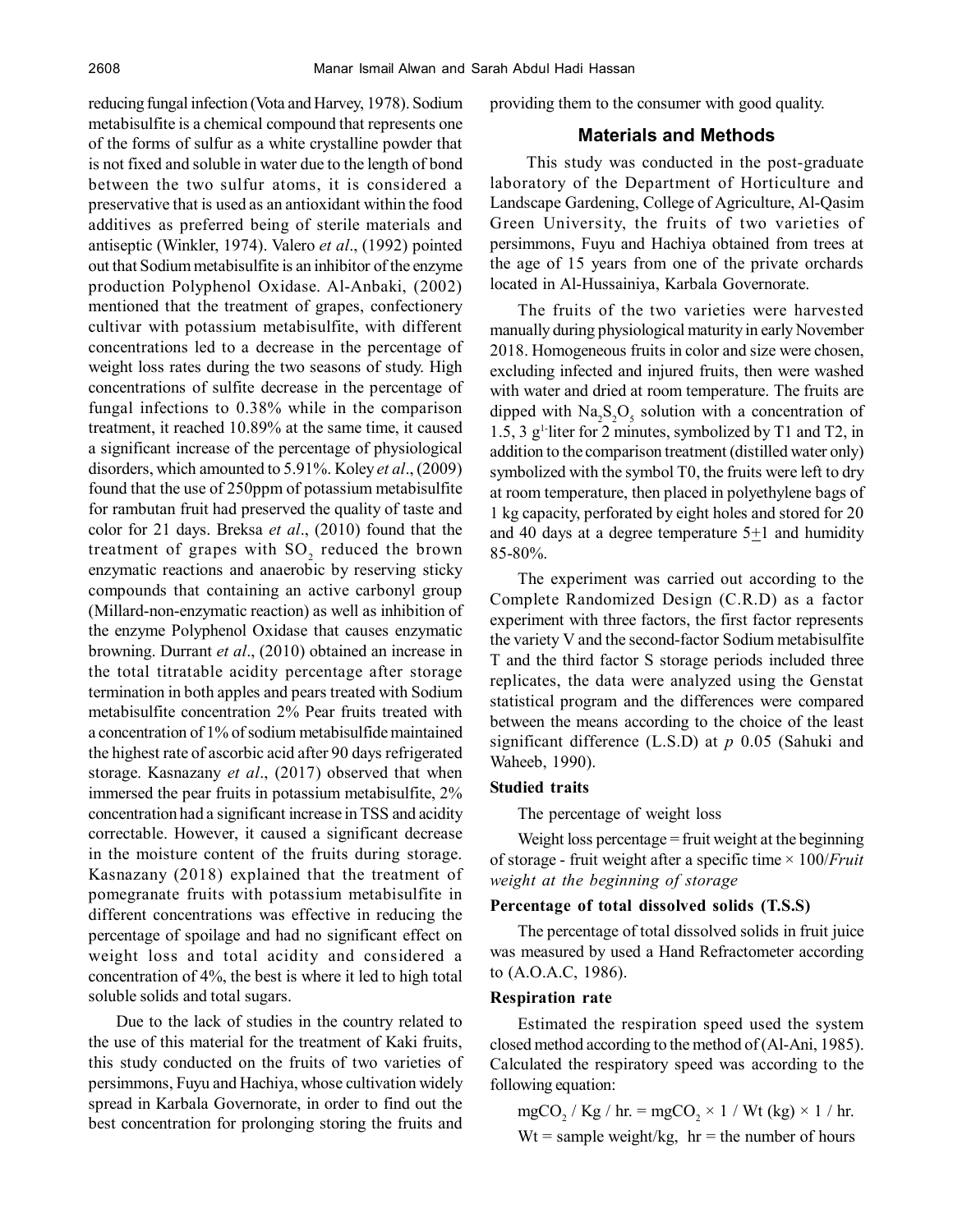#### **The percentage of decay**

It was calculated at the end of the storage period, as the fruits were considered decayed as soon as any fungal or physiological injury appeared and calculated as in the following equation: Percentage of decay = Weight of decayed Fruits / Total Treatment Weight  $\times$  100.

### **Results and Discussion**

#### **The percentage of weight loss**

The results showed in table 1 that there was a significant difference for the two verities, the Hachiya variety recorded the lowest rate of weight loss of 1.25% compared to the Fuyu variety, which recorded the highest rate of weight loss of 1.44%. The treatment of fruits with Sodium metabisulfite 3% (T2) had a significant effect in reducing the weight loss rate from 1.79% for the comparison treatment (T0) to 1.03%. Regarding the storage period, a significant increase in the rate of weight loss of fruits was observed, a maximum of 1.90% after passed of 40 days, while the storage period 20 days recorded the lowest rate of 0.80%. The results of binary interaction between the variety and the coefficients showed that this trait was significantly affected when treating the interaction between the Fuyu class and the compared with non-treated (V1T0), it reached 1.83%. In contrast, the interaction treatment between the variety Hachiya and Sodium metabisulfite 3% (V2T2) caused a

**Table 1:** Effect of variety, Sodium metabisulfite, storage periods and their interactions on the % of weight loss of two varieties of persimmon Fuyu and Hachiya fruits.

| <b>Varieties</b><br>V | <b>Sodium</b><br>metabisulfite | <b>Storage</b><br>period (days) S |                   | <b>Interactions</b> |
|-----------------------|--------------------------------|-----------------------------------|-------------------|---------------------|
|                       | Т                              | 20 <sub>S1</sub>                  | 40 S <sub>2</sub> | V*T                 |
|                       | T <sub>0</sub>                 | 2.61                              | 2.78              | 1.83                |
| Fuyu                  | T1                             | 0.72                              | 1.05              | 1.38                |
| Vl                    | T <sub>2</sub>                 | 0.74                              | 1.07              | 1.12                |
|                       | T <sub>0</sub>                 | 1.37                              | 1.70              | 1.73                |
| Hachiya               | T1                             | 0.45                              | 0.76              | 1.06                |
| V2                    | T <sub>2</sub>                 | 1.45                              | 1.48              | 0.95                |
| LSD                   |                                | 0.598                             |                   | 0.423               |
| <b>Effect S</b>       |                                | 0.80                              | 1.90              | Effect              |
| <b>LSD</b>            |                                | 0.244                             |                   | V                   |
| Effect                |                                | 0.96                              | 1.93              | 1.44                |
| V*S                   |                                | 0.64                              | 1.86              | 1.25                |
| <b>LSD</b>            |                                | 0.345                             |                   | 0.244               |
|                       |                                |                                   |                   | Effect T            |
| Effect<br>$T^*S$      |                                | 0.88                              | 2.69              | 1.79                |
|                       |                                | 0.91                              | 1.53              | 1.22                |
|                       |                                | 0.61                              | 1.46              | 1.03                |
|                       | <b>LSD</b>                     |                                   | 0.423             | 0.299               |

decrease to 0.95%. The interaction treatment between the Hachiya variety and the first storage period 20 days (V2S1) was significantly reducing this percentage to 0.64% compared to the interaction treatment between the Fuyu variety and the storage period 40 days (V1S2) that caused its rise to 1.93%, also the trait was significantly affected when the interaction treatment between the transactions and the storage period, the minimum rate was 0.61% in the interaction treatment between Sodium metabisulfite and the storage period 20 days (T2S1), while the interaction treatment between the non-treatment and the 40-day storage time (T0S2) caused a rise to 2.69%. The triple interaction between the study factors had a significant effect in reducing this percentage from 2.78% to the interaction treatment between the Fuyu variety, the non-treatment and the second storage period 40 days (V1T0S2) to 0.45% in the treatment of interaction between the Hachiya variety, the Sodium metabisulfite and storage period 20 days (V2T1S1).

The exposure of gradual weight decrease of Kaki fruits in a continuous period of storage is attributed to the loss of the water content of the fruits by evaporation or as a result of the loss of food storage and the consumption by the respiration process or both (Shirikov, 1988). On the other hand, Sodium metabisulfite contributed to reducing weight loss from the modification of the atmosphere surrounding the fruits and the formation of a thin film of moisture around the fruits, which reduce the transpiration process and also preserved the ability of the cells to retain their moisture content (Kasnazzny, 2017). Regarding the length effect of the storage period on increasing the weight loss of the stored fruits 40 days resulted from continuing the effect metabolic activities inside the fruits, including transpiration and respiration (Al-Ani, 1985), this results agreed with the results of (Ansari, 2005 and al-Jubouri, 2019).

#### **The percentage of total dissolved solids (TSS)**

The results of table 2 did not showed any significant effect between the two varieties in the percentage of total soluble solids (TSS). While the treatments had a significant effect, the Sodium metabisulfite treatment 3% (T2) achieved the lowest rate of 20.82% and the compared with non-treatment (T0), which gave the highest rate for this trait was 22.42%. Regarding the storage period, a significant increase in the rate of TSS was observed, a maximum of 22.28% after the passage of 40 days (S2), while the storage period recorded 20 days (S1), the lowest rate reached 20.67%. The values of binary interaction between the variety and the coefficients indicated that this trait was significantly affected when treating the interaction between the Fuyu variety and the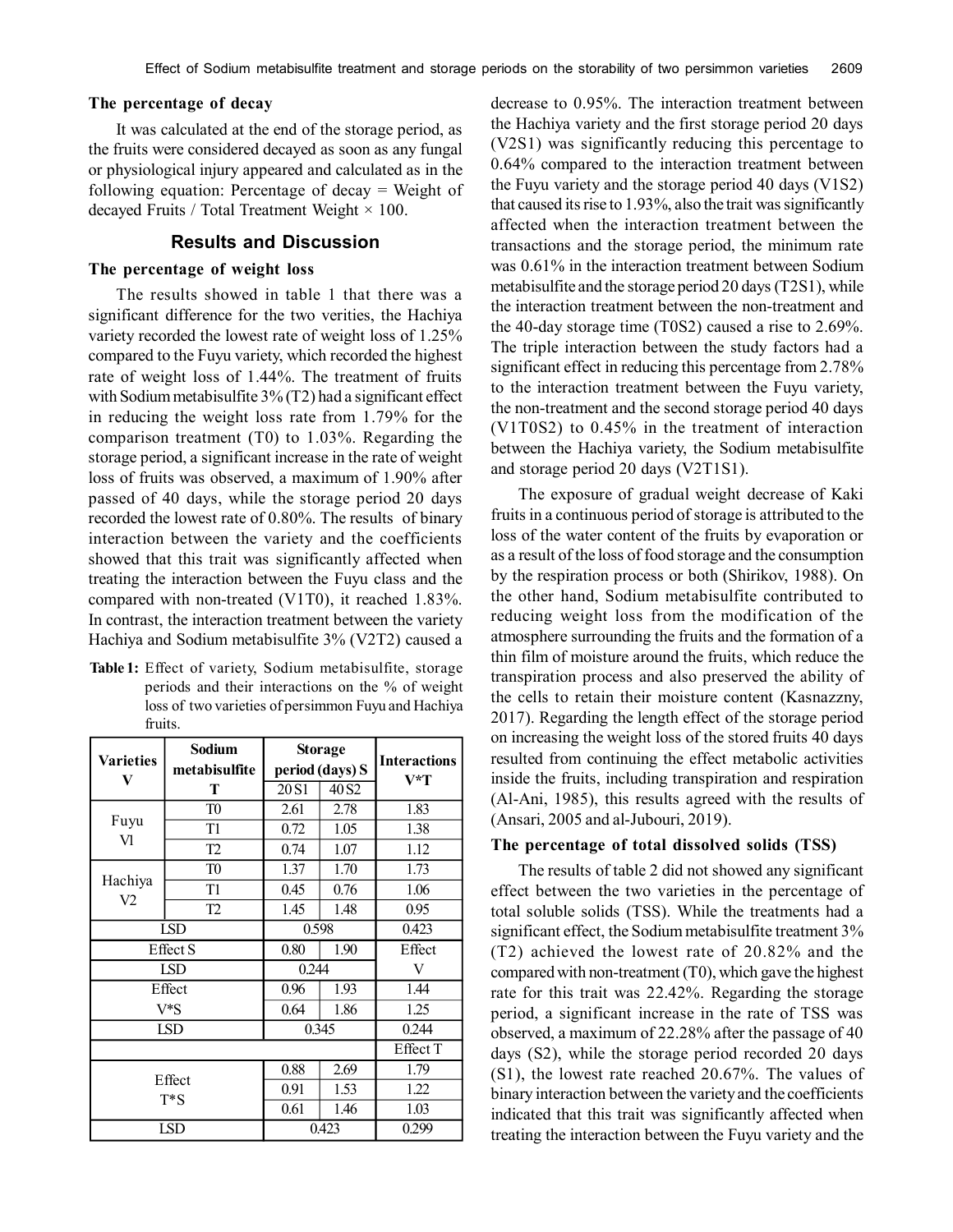**Table 2:** Effect of variety, Sodium metabisulfite, storage periods and their interactions on the % of total soluble solids of two varieties of persimmon Fuyu and Hachiya fruits.

| Varieties       | Sodium<br>metabisulfite | <b>Storage</b><br>period (days) S |                   | <b>Interactions</b> |
|-----------------|-------------------------|-----------------------------------|-------------------|---------------------|
| V               | Т                       | 20 <sub>S1</sub>                  | 40 S <sub>2</sub> | V*T                 |
| Fuyu<br>Vl      | T <sub>0</sub>          | 20.67                             | 21.67             | 22.67               |
|                 | T1                      | 22.67                             | 23.67             | 21.17               |
|                 | T <sub>2</sub>          | 20.67                             | 21.00             | 21.17               |
| Hachiya         | T <sub>0</sub>          | 21.33                             | 21.67             | 22.17               |
|                 | T1                      | 19.65                             | 20.33             | 21.17               |
| V2              | T <sub>2</sub>          | 21.33                             | 22.00             | 20.50               |
| LSD             |                         | 1.317                             |                   | 0.932               |
| <b>Effect S</b> |                         | 20.67                             | 22.28             | Effect              |
|                 | <b>LSD</b>              | 0.538                             |                   | V                   |
|                 | Effect                  | 21.00<br>22.33                    |                   | 21.67               |
|                 | V*S<br>20.33<br>22.22   |                                   | 21.28             |                     |
| <b>LSD</b>      |                         | 0.761                             |                   | N.S.                |
|                 |                         |                                   |                   | Effect T            |
|                 |                         | 21.17                             | 23.67             | 22.42               |
|                 | Interactions<br>T*S     | 20.83                             | 21.50             | 21.17               |
|                 |                         | 20.00                             | 21.67             | 20.83               |
|                 | <b>LSD</b>              | 0.932                             |                   | 0.659               |

comparison coefficient (V1T0) 22.67%. At the same time, the interaction treatment between the Hachiya variety and the Sodium metabisulfite3% (V2T2) caused a decrease to 20.50%.

Moreover, the interference treatment between Fuyu variety and the 40-day storage period (V1S2) increased by raising that percentage to 22.33% compared to the interaction treatment between Fuyu variety and the 20 day storage period (V1S1) that caused decrease to 20.00%. Also, the trait was significantly affected when treating (T0S2), as the highest rate was 23.67% in the comparison treatment and the storage period is 40 days. In contrast, the interaction treatment between Sodium metabisulfite 3% and the storage period 20 days (T2S1) caused a decrease to 20.00%. The triple interference between the study factors had a significant effect on raising that percentage from 19.65% to the treatment between the Hachiya variety and the Sodium metabisulfite and the storage period 20 days (V2T1S1) to 23.67% in the treatment between the Fuyu variety and the comparison treatment and the storage period 40 days (V2T0S2).

Total soluble solids (TSS) are the most important factors affecting the fruit's taste and nutritional value. In general, the behavior of these substances during storage is due to the changes that happen to carbohydrates, nitrogenous and pectin compounds and mineral salts inside the fruits (Jacobs, 1951). The fruits retaining the highest percentage of TSS at the end of the storage period that lasted 40 days compared to the period of 20 days, it may be due to the continuation of metabolic activities and the fruits were exposed to the loss of their moisture content table 1. Al-Juburi, (2019) indicated the sweet lemon fruits stored for 60 days, or may be due to the change in the components of the cell wall, so that the breakdown or destruction of complex carbohydrates increases turns into simple sugars that reflect on increasing the fruit content of TSS and acids may turn to sugars (Kasnazany, 2017).

# **Respiratory rate mgCo<sup>2</sup> / kg / hr**

The results in table 3, showed that there were significant differences between the two varieties in the respiration rate, the Fuyu variety recorded the lowest respiration rate of 9.40 mgCo<sub>2</sub>/ Kg/hr compared to the Hachiya variety, which recorded the highest respiration rate of 10.13 mgCo<sub>2</sub>/kg/hr The treatment of Sodium metabisulfite exceeded 1.5% (T1) by registering the lowest respiratory rate of 9.27 mgCo<sub>2</sub>/ Kg/hr while the respiration rate in the fruits of the non- treatment (T0) increased to 10.52 mg  $Co_2$ /kg/hr. Regarding the storage period, the rate of this trait in the fruits have stored for 40 days (S2) decreased to 9.52 mg  $Co_2 /$  Kg /hr compared to the fruits that have stored for 20 days (S1) in which it rose to 10.03 mg  $Co_2 / \text{ kg/hr}$ . The mutual interaction, a significant difference was observed between the Fuyu

**Table 3:** Effect of variety and Sodium metabisulfite and storage periods and their interactions on the respiration rates of two varieties of persimmon Fuyu and Hachiya fruits.

| <b>Varieties</b><br>V        | Sodium<br>metabisulfite | <b>Storage</b><br>period (days) S |                   | <b>Interactions</b> |
|------------------------------|-------------------------|-----------------------------------|-------------------|---------------------|
|                              | т                       | 20 <sub>S1</sub>                  | 40 S <sub>2</sub> | V*T                 |
| Fuyu<br>VI                   | T <sub>0</sub>          | 11.01                             | 10.89             | 10.44               |
|                              | T1                      | 10.19                             | 9.99              | 8.59                |
|                              | T <sub>2</sub>          | 10.11                             | 8.86              | 9.17                |
| Hachiya<br>V <sub>2</sub>    | T0                      | 9.77                              | 9.36              | 10.60               |
|                              | T1                      | 9.93                              | 8.32              | 9.94                |
|                              | T <sub>2</sub>          | 9.78                              | 8.98              | 9.85                |
| <b>LSD</b>                   |                         | 0.670                             |                   | 0.473               |
| <b>Effect S</b>              |                         | 10.03                             | 9.85              | Effect              |
| <b>LSD</b>                   |                         | 0.273                             |                   | V                   |
| 9.71<br>Interactions<br>9.10 |                         |                                   | 9.40              |                     |
| V*S                          |                         | 10.35                             | 9.91              | 10.13               |
| <b>LSD</b>                   |                         | 0.387                             |                   | 0.273               |
|                              |                         |                                   |                   | Effect T            |
| Interactions                 |                         | 10.95                             | 10.09             | 10.52               |
|                              |                         | 9.49                              | 9.04              | 9.27                |
|                              | $T^*S$                  | 9.65                              | 9.38              | 9.52                |
| <b>LSD</b>                   |                         | 0.473                             |                   | 0.335               |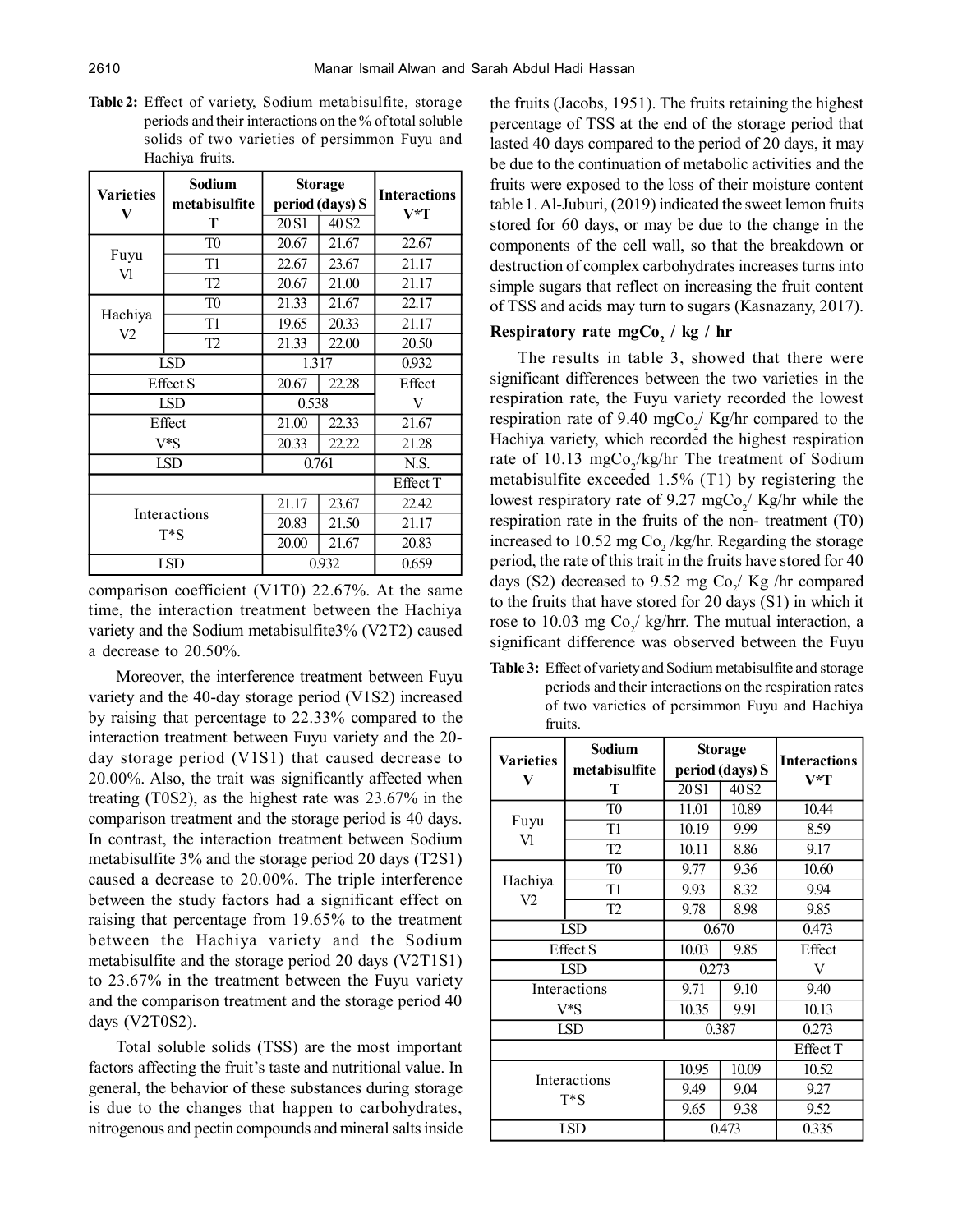variety interaction treatment and the Sodium metabisulfite treatment of 1.5% (V1T1), it gave the lowest rate 8.59 mg Co<sub>2</sub> /kg/hr (V2T0) amounted to 10.60 mg Co<sub>2</sub>/ Kg/ hr. The interaction of the variety and the storage period, we noticed the superiority of the interfaction treatment between the Fuyu variety and the storage period 40 days (V1S2), it gives the lowest rate for this trait was 9.10 mg  $Co_2$ / Kg/hr compared to the highest rate that recorded when the treatment of overlap between the variety Hachiya and the storage period 20 days (V2S1) 10.35 mg  $Co_2/Kg/hr$ .

Also, the interaction treatment between the Sodium metabisulfite 1.5% with the storage period 40 days (T1S2) were increased significantly by giving it the lowest rate of 9.04 mg  $Co_2 / Kg/hr$  while the highest rate for that trait was the interaction treatment between treatment and the storage period 20 days (T0S1) reached 10.95 mg  $Co_2$ /kg/hr The triple interaction between the study factors had a significant effect on reducing this percentage from 11.00 mg  $Co_2$ /kg/hr for the interaction treatment between Fuyu variety and the comparison coefficient and storage period 20 days (V1T0S1) to 8.32 mg  $Co_2/kg/hr$  In the treatment of interaction between the Hachiya variety and the Sodium metabisulfite 1.5%, with storage period 40 days (V2T1S2). The role of Sodium metabisulfite to decreasing the respiration rate through the contribution of Sodium metabisulfite to reducing weight loss by altering the atmosphere surrounding the fruits and producing a thin moisture film around the fruits, thereby reducing the transpiration process and also preserving the ability of cells to retain their moisture content (Kasnazzny, 2017). The storage period of S2 to decreasing the respiration rate may be due to the passage of fruits in the climacteric phase, after which the respiration rate begins to decrease gradually until entering the senescence stage (Al-Ani, 1985).

#### **Percentage of fruit decay**

The results in table 4, showed that the fruits of the Hachyia variety were decayed at the end of the storage **Table 4:** Effect of classes, Sodium metabisulfite and their interaction on the percentage of spoilage of Fuyu

and Hachiya fruits.

| <b>Class</b>               | Sodium metabisulfite T |      |      | <b>Class</b>  |
|----------------------------|------------------------|------|------|---------------|
|                            | T0                     | T1   | T3   | effected rate |
| FuyuV1                     | 9.87                   | 4.79 | 5.22 | 6.63          |
| HachiyaV2                  | 10.14                  | 4.92 | 5.01 | 7.02          |
| Treatment<br>affected rate | 10.50                  | 4.86 | 5.11 | $V=N.S.$      |
| value L.S.D<br>0.05        | $T=1.255$ $T*V=1.775$  |      |      |               |

period 40 days, Hachyia recorded non-significance higher rate than the Fuyu variety. However, the treatment of Sodium metabisulfite 1.5% (T1) was decrease significantly the percentage of decay to 4.86% compared to the non- treatment (T0), which recorded a maximum rate 10.50%, as well as the interaction between the Fuyu variety and the treatment of Sodium metabisulfite 1.5% (T1) was significant decrease the percentage of decay 4.79%. In contrast, the highest percentage was recorded for Hachiya at 10.14%.

The decrease in the percentage of decay in the fruits treated with Sodium metabisulfite may be due to the disinfectant and resistant to pathological injuries (Winkler *et al*., 1974). The decay of the fruits at the end of the 40 day storage period may be due to the result of continuing activities processes inside the fruits, including the respiration process, losing weight, consuming its food storage and entering the senescence stage, which reduced its ability to resist infection with microorganisms.

# **References**

- Al-Anbuge, Manar Ismail Alwan (2002). The effect of some growth regulators, calcium salts and layers Released for So<sub>2</sub> in *Vitis vinifera*.
- Al-Ani, Abdul Ilah Mukhlif (1985). Physiological Horticultural Crops After Harvest Part 1 and 2 Ministry of Higher Education and Scientific Research - University of Baghdad.
- Al-Ansari, Haifa Rashid Mohsen (2005). Effect of some plant extracts, waxing and temperature Storage at Osbeck local orange susceptibility. *Citrus sinensis* L. Message M.A. College of the Agriculture, University of Baghdad. Iraq.
- Al-Juburi, Benin Munther Abdul-Kazim Hussein (2019). Effect of date of harvest and treatment with calcium chloride Chitosan and salicylic acid in the storage and marketing life of sweet lemon Local. *Citrus limetta* L. Master Thesis. Faculty of Agriculture, Al-Qasim Green University.
- A.O.A.C. (1986). Association of Official Agricultural Chemists. Official and Tentative Methods of Analysis 13<sup>th</sup> ed. Association of Official Agricultural Chemists Washington, D.C., U.S.A.
- Bieksa, A.P., G. R. Takeade, M.B. Hidalogo, A. Vilehes, J. Vasse and D.W. Ramming (2010). Antioxidant activity and phenolic content of 16 raisin grape (*Vitis vinifera* L.) cultivars and selection. *Food Chemistry*., **121:** 740-745.
- Chun, Y., H. Chia, T.H. Hasing, S.S Jin, T.C. Tzong, Y.T. Woan, H.K. YAO, W.P. Jacqualineg. F.L. Leory and H. Jaualang (2003). Isodiosprinas anoval human topoisomerase 1 inhibitor *Biochemicah pharmacol*., **66:** 1981-1991.
- Derhab, S. (2003). Persimmon Arab republic of Egypt. Ministry of Agriculture and Agrarian Reform. Agriculture Research center. Central Division of Agriculture guidance. *Bulletin.,* 824.